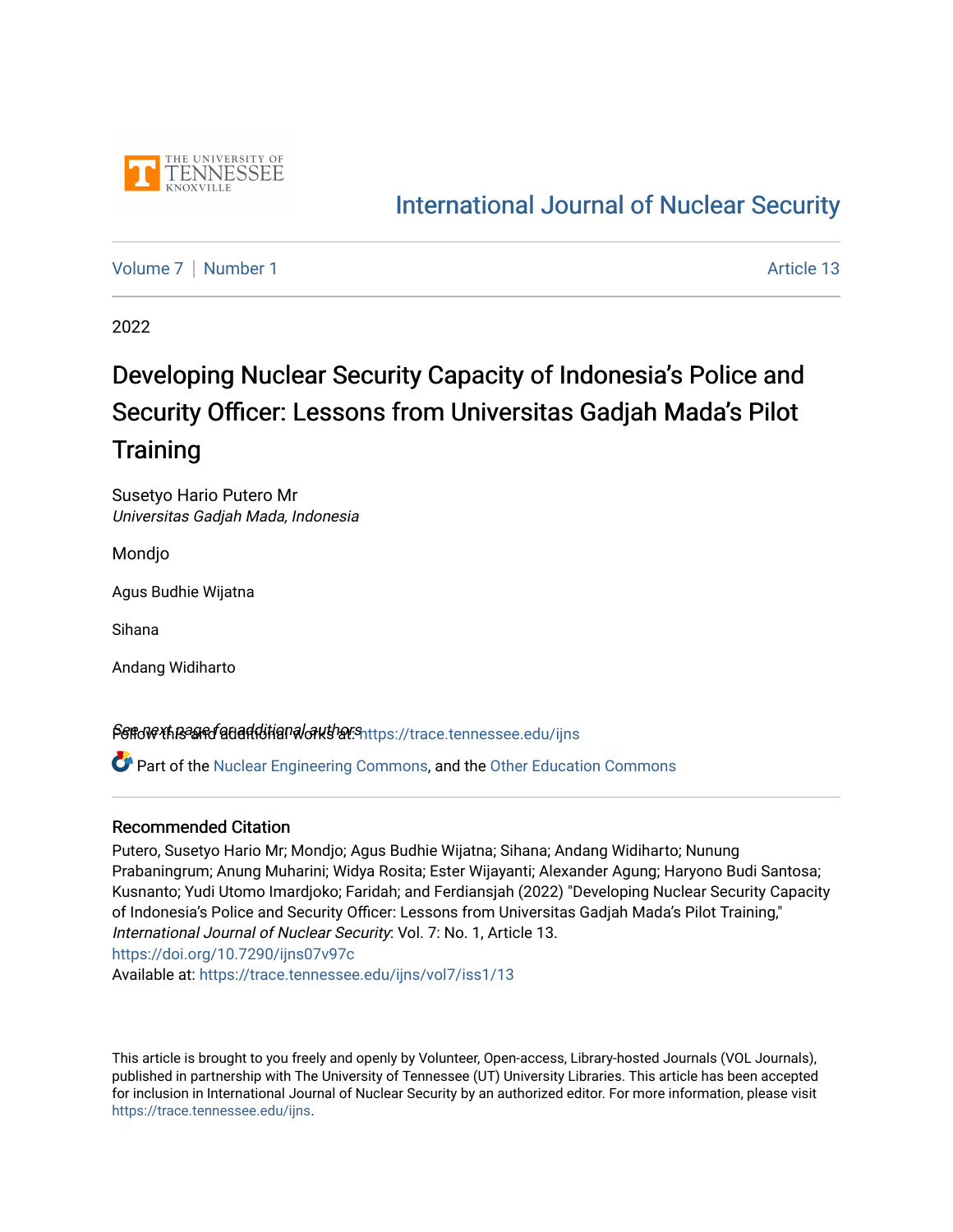#### Developing Nuclear Security Capacity of Indonesia's Police and Security Officer: Lessons from Universitas Gadjah Mada's Pilot Training

#### Cover Page Footnote

The excellent collaboration of BAPETEN, POLDA DIY, and Faculty of Engineering UGM is acknowledged. Hopefully, we could improve our relationship in the next training.

#### Authors

Susetyo Hario Putero Mr, Mondjo, Agus Budhie Wijatna, Sihana, Andang Widiharto, Nunung Prabaningrum, Anung Muharini, Widya Rosita, Ester Wijayanti, Alexander Agung, Haryono Budi Santosa, Kusnanto, Yudi Utomo Imardjoko, Faridah, and Ferdiansjah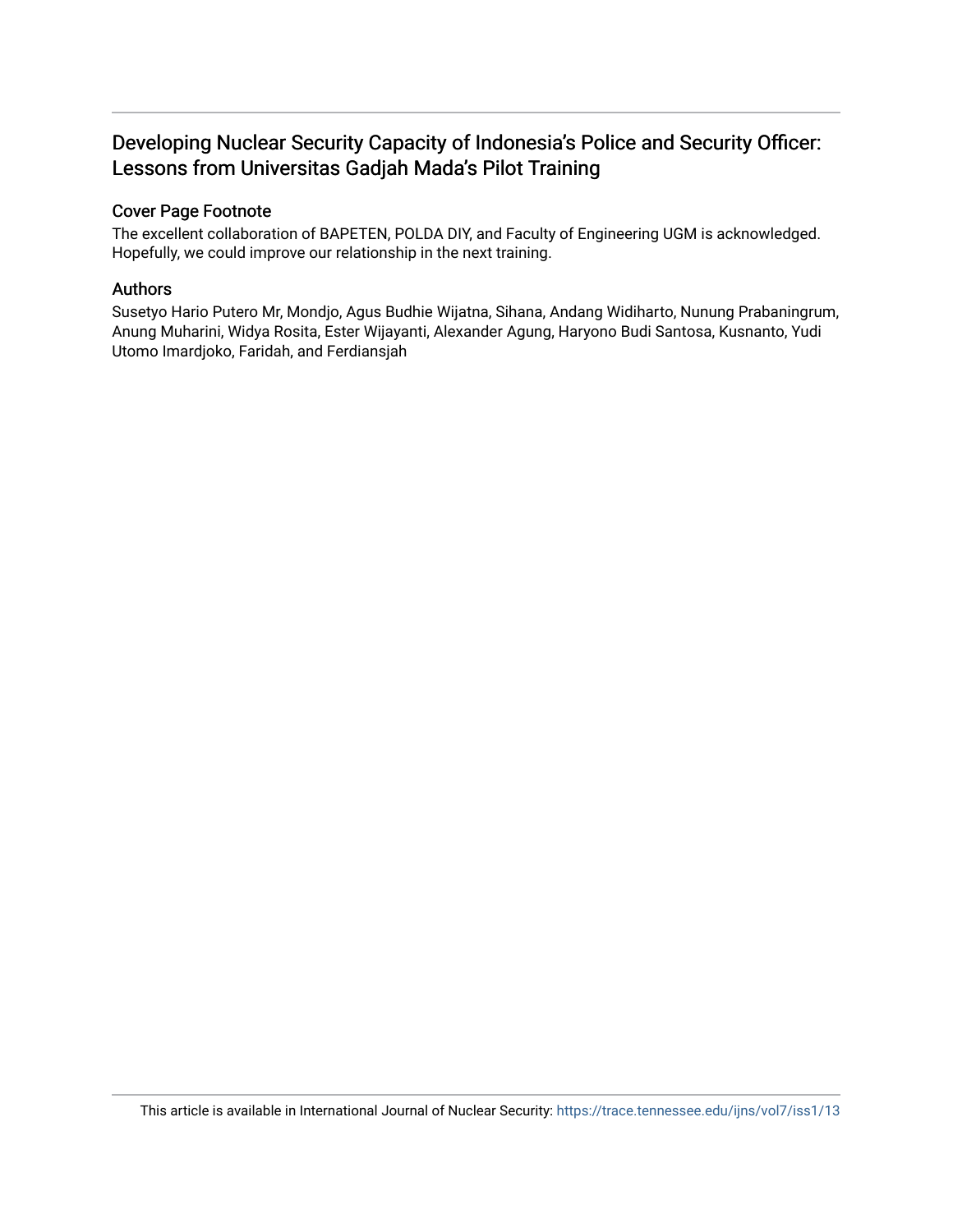## **Developing Nuclear Security Capacity of Indonesia's Police and Security Officer: Lessons from Universitas Gadjah Mada's Pilot Training**

Susetyo Hario Putero, Mondjo, Agus Budhie Wijatna, Sihana, Andang Widiharto, Nunung Prabaningrum, Anung Muharini, Widya Rosita, Ester Wijayanti, Alexander Agung, Haryono Budi Santosa, Kusnanto, Yudi Utomo Imardjoko, Faridah, and Ferdiansjah Universitas Gadjah Mada, Indonesia

### **Abstract**

Due to an increase in global nuclear security issues, there need to be improvements in human resources and security measures. The Republic of Indonesia is an archipelago country, which makes surveilling for nuclear security threats complicated. Recent radioactive material smuggling incidents proved that Indonesian police and security officers' knowledge in nuclear security has been challenged and must be improved. In response, Universitas Gadjah Mada's Nuclear Engineering Program composed a three-day pilot training program for local police and UGM's security officers in 2018. The objective of the training was to improve their capabilities in dealing with nuclear security issues around where they work and serve.

Training materials were designed to introduce nuclear technology and provide the basic skills of handling nuclear security matters. The training was divided into 12 sessions, based on the needs stated by the Special Region of Yogyakarta's police chief. Lessons were delivered through traditional teaching, tabletop exercises, exercises, and discussion. Fifteen-question pre-tests and post-tests were conducted to assess the officers' knowledge of the training materials and the benefits of being trained. Based on the tests, we concluded that the participants' understanding of nuclear security had improved. This increase in understanding was because the training materials fit their job needs, presented in various methods, and the participants' awareness grew. It led to an increase in their awareness for securing the facilities utilizing radioactive sources in the Yogyakarta area. They said that the number of trainees in this event still does not meet the number of facilities that have to be secured. Therefore, the training should be carried out again and can be improved based on the participants' feedback. Furthermore, this training could be expanded and applied to the whole country.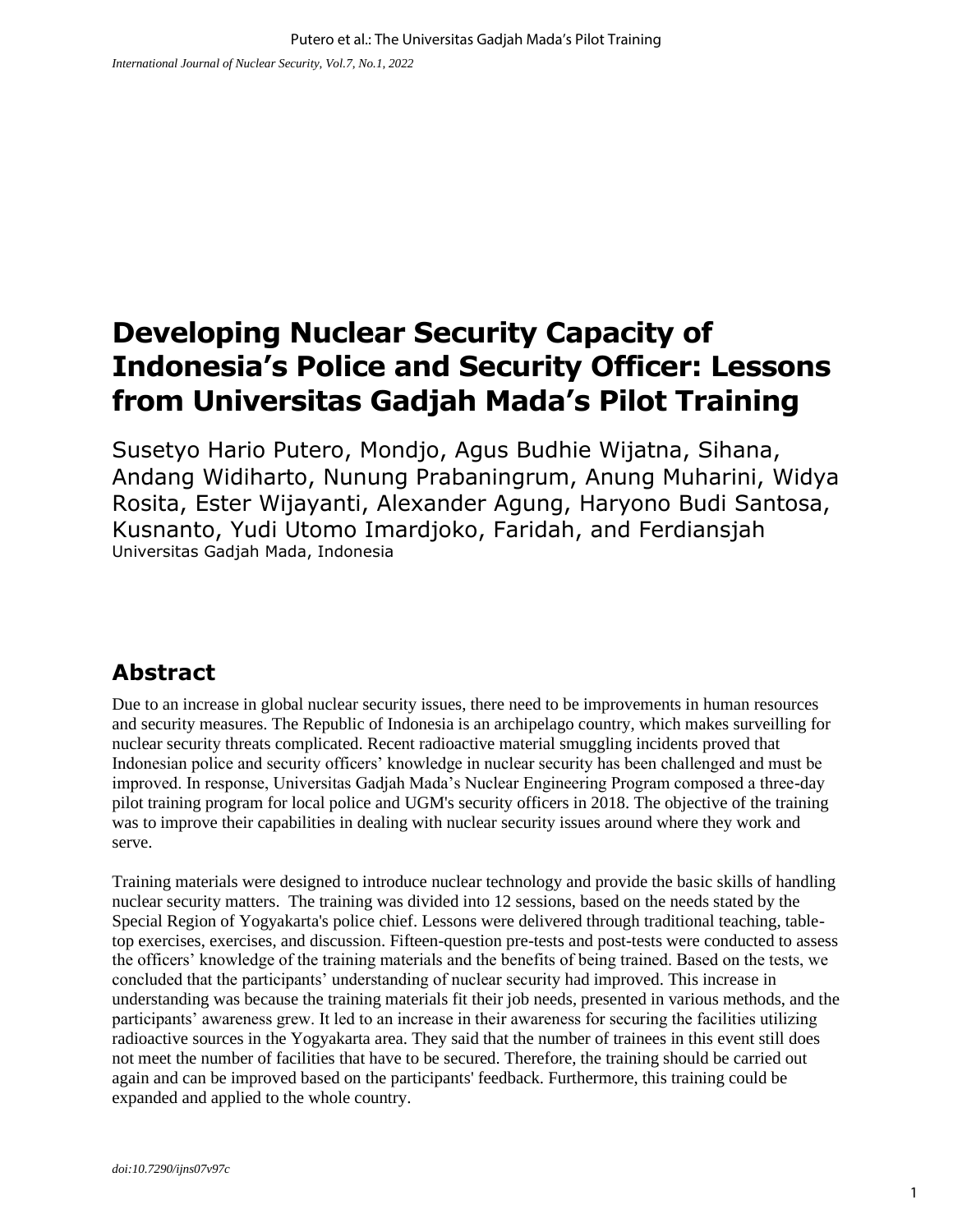**Keywords:** Indonesia, nuclear security, Universitas Gadjah Mada, capacity development

#### **I. Introduction**

Though the number of nuclear security incidents reported to the International Atomic Energy Agency's (IAEA) Incident and Trafficking Database (ITDB) has decreased, global nuclear security issues continue to be a concern. This is especially concerning in regard to the use of nuclear energy for peaceful purposes **[***1***]**. It also continues to be an issue in Indonesia. The issues are primarily due to terrorism and radioactive source theft. For example, in early 2020, an orphan radioactive source was discovered that was suspected to have originated from the theft of used radioactive sources. According to ITDB, most thefts reported involve used radioactive sources in industrial or medical applications. This indicates the applications lack a control system and security **[***1***]**.

The Republic of Indonesia is an archipelago country comprised of approximately 17,000 islands, of which 6,000 are inhabited. Indonesia lies along 5,150 km between the Australian continent and the Asian continental mainland. Its geography makes nuclear security surveillance complex.

According to data provided by the Nuclear Energy Regulatory Agency of Indonesia (BAPETEN), there are 13,294 licenses released for using ionizing radiation sources; these are spread across 3,695 industrial and medical facilities **[***2***]**. Among these facilities, 90 are located within the Special Region of Yogyakarta (DIY). These license holders include universities, laboratories, hospitals, and industries. However, the radiation sources in these facilities are not protected appropriately due to Indonesian police and security officers' lack of nuclear security knowledge. As far as the officers know, the radioactive source is only utilized in nuclear power plants and nuclear submarines. Therefore, radioactive material theft and terrorism come from the facilities mentioned above, and the officers are unaware. Consequently, there is a possibility that some events go undetected. As previously mentioned, the event in 2020 made them aware of the need for increased knowledge for how to secure radioactive materials in these facilities.

UGM's nuclear engineering program is a member of the International Nuclear Security Education Network (INSEN) and takes action to help solve Indonesia's nuclear security problems. This is in line with the 2018-2021 IAEA Nuclear Security Plan because one of the plan's objectives is to achieve effective nuclear security through capacity building, including education and training **[***3***]**.

This paper shares the Nuclear Engineering Program's experience while conducting the pilot three-day training for local police and UGM's security officers. This paper also explains how the training was conducted and evaluated. The training objective was to improve officers' capabilities when dealing with nuclear security issues around their jurisdiction. The training was supported by BAPETEN and the Special Region of Yogyakarta's Police (POLDA DIY).

### **II. The Training**

The training targeted members of the Special Region of Yogyakarta's Police and UGM's officers who are responsible for protecting facilities. After discussion with the Special Region of Yogyakarta's police chief, we concluded that the officers were not familiar with nuclear technology, especially for nuclear security. Therefore, the training materials were designed to introduce nuclear technologies and provide basic nuclear security skills.

The lessons were divided into 12 sessions, shown in Table 1. Sessions 1, 2, and 3 were intended to build the foundation of nuclear technology, and the rest provided the basic skills of nuclear security.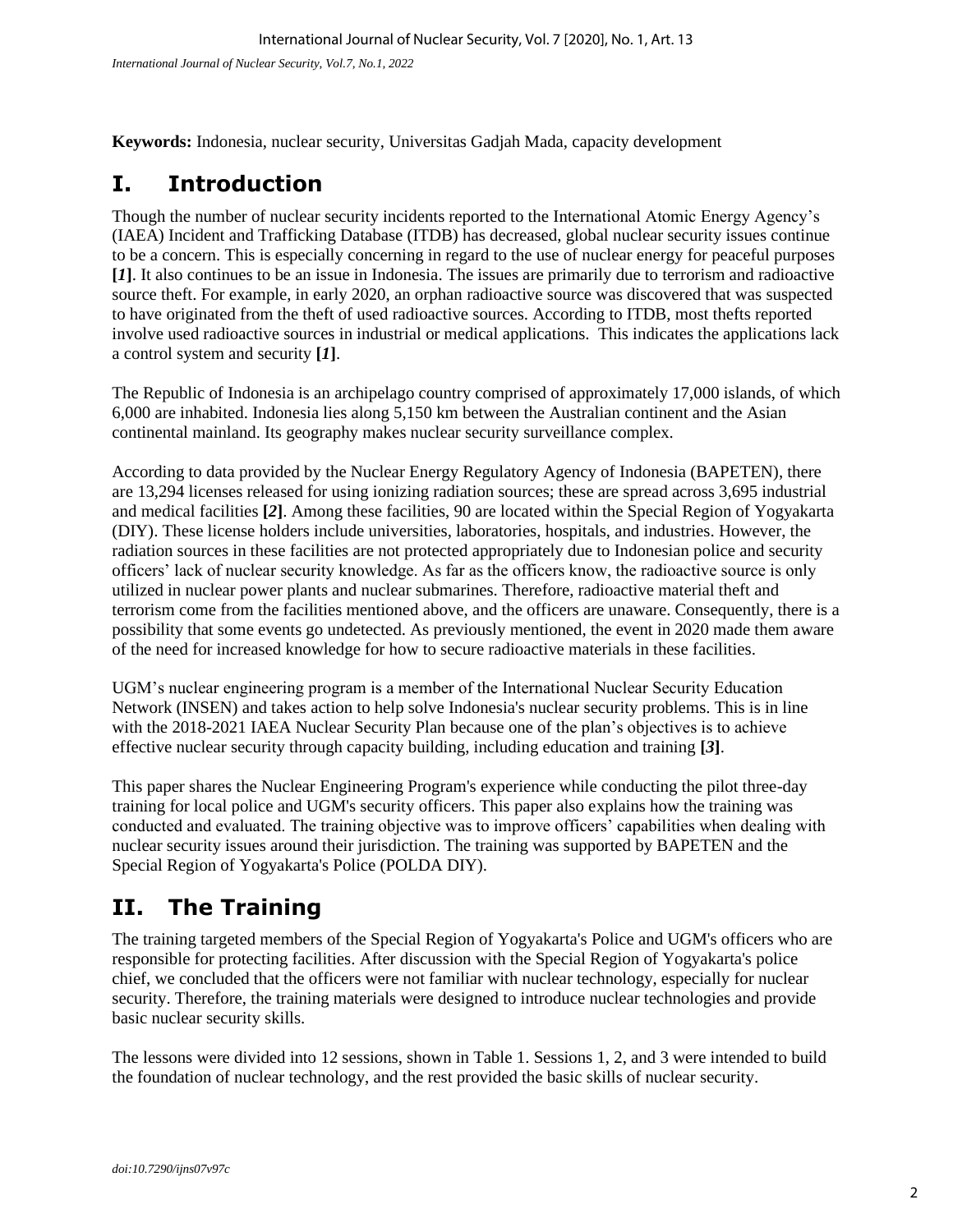*International Journal of Nuclear Security, Vol.7, No.1, 2022*

| <b>Session</b><br><b>Number</b> | <b>Materials</b>                                                                 | <b>Time</b><br>(minutes) | <b>Trainer</b> |
|---------------------------------|----------------------------------------------------------------------------------|--------------------------|----------------|
| 1                               | Introduction to Nuclear Radiation                                                | 90                       | <b>UGM</b>     |
| $\overline{2}$                  | <b>Risks and Benefits of Nuclear Radiation</b>                                   | 90                       | <b>UGM</b>     |
| 3                               | Introduction to Nuclear Radiation Detection and<br>Detector for Nuclear Security | 60                       | <b>UGM</b>     |
| $\overline{4}$                  | <b>Radiation Detector Exercises</b>                                              | 75                       | <b>UGM</b>     |
| 5                               | <b>Nuclear Security Principles and Global Cases</b>                              | 60                       | <b>UGM</b>     |
| 6                               | <b>Nuclear Emergency Procedures</b>                                              | 60                       | <b>BAPETEN</b> |
| $\overline{7}$                  | Psychology for Nuclear Security                                                  | 75                       | <b>UGM</b>     |
| 8                               | Introduction to Nuclear Installations and Radiation<br><b>Facilities</b>         | 60                       | <b>UGM</b>     |
| 9                               | <b>Introduction to Physical Protection Systems</b>                               | 60                       | <b>UGM</b>     |
| 10                              | Table-Top Exercises                                                              | 120                      | <b>UGM</b>     |
| 11                              | Nuclear Security in Transportation                                               | 75                       | <b>UGM</b>     |
| 12                              | Nuclear Material Transportation Case Study                                       | 60                       | <b>UGM</b>     |

#### *Table 1. The 12 Training Sessions*

BAPETEN sent staff to teach a topic in the nuclear emergency procedures as this is their primary scope of authority. The materials were delivered in various methods (i.e., classical, hypothetical facility table-top exercises, case studies, and practical exercises) and were adjusted according to the topics.

The study was comprised of 16 police officers and four UGM officers. The security training was conducted on September 3-5, 2018. The police officers attending were ordered by their chief, and they came from several divisions (e.g., medical, forensic laboratory, special corps, and criminal investigation). Only a small portion of the attendees had minimal prior experience in nuclear security provided by their seniors at the police headquarters. Therefore, the training was a new experience for most.

The trainees appeared to be enthusiastic about the material provided by the trainers. They also asked questions proactively. We supposed that the material was new to them and could be used in their jobs. For example, the radiation detector shown in Figure 1 could be especially useful. Trainees looked excited when they tried using the radiation detector. Figure 2 shows when the assistants guided them using several types of radiation detectors such as a portable portal monitor, a personal radiation detector (PRD), a Radionuclide Identification Detector (RID), and a survey meter. In an exercise, the trainees practiced finding hidden sources (Figure 3).

The table-top exercise in Figure 4 attracted the trainees the most. The participants were asked to build physical protection in a hypothetical radiotherapy unit. We divided the trainees into four groups; each group was further divided into an attack group and a security group. One assistant guided each group during the exercise.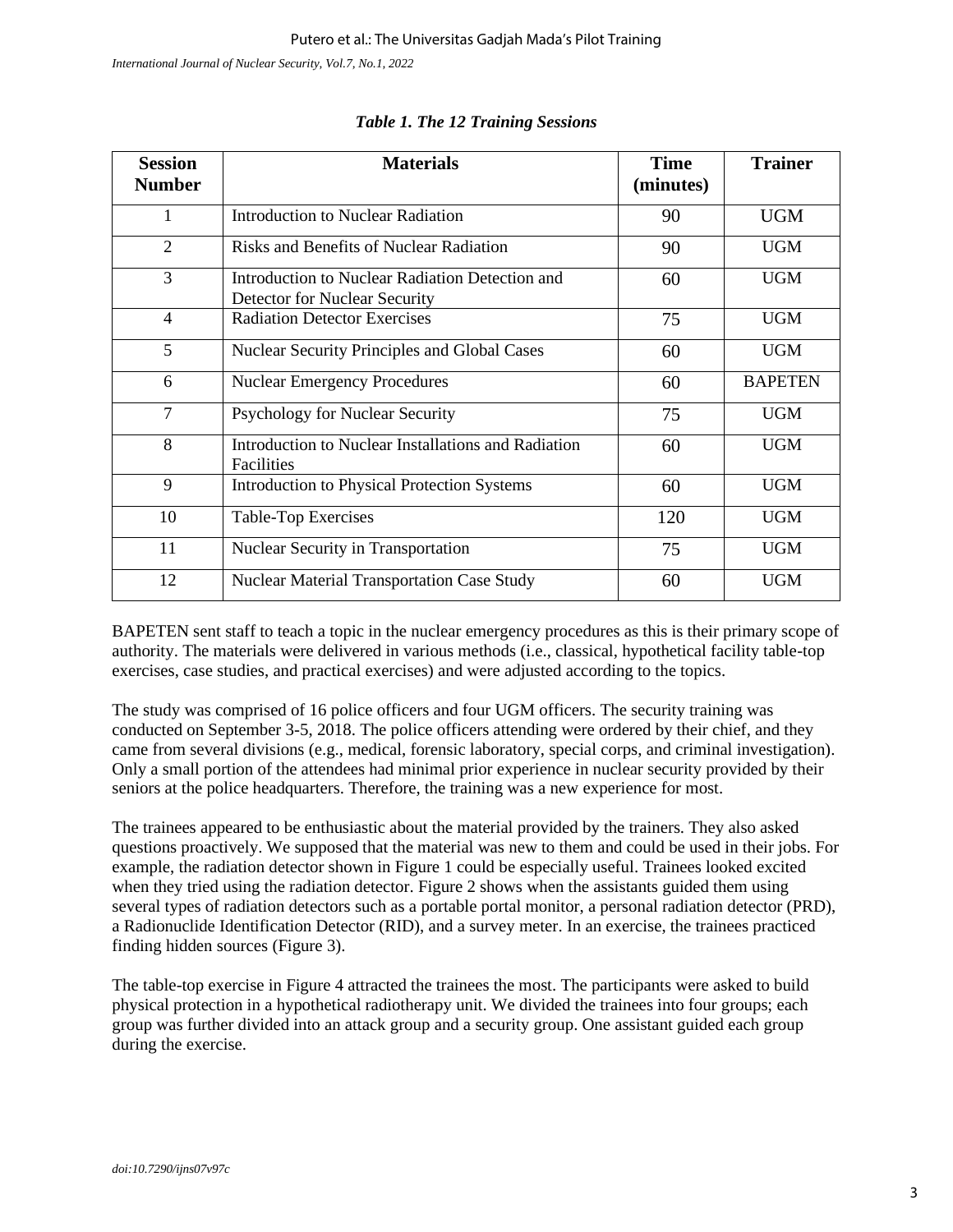*International Journal of Nuclear Security, Vol.7, No.1, 2022*



**Figure 1. UGM's staff showing a radiation detector in class, while introducing the principle of nuclear radiation detection and measurement**



**Figure 2. Explaining how to use several radiation detectors**



**Figure 3. A trainee exercises finding hidden radiation sources using PRD, RID, and a survey meter**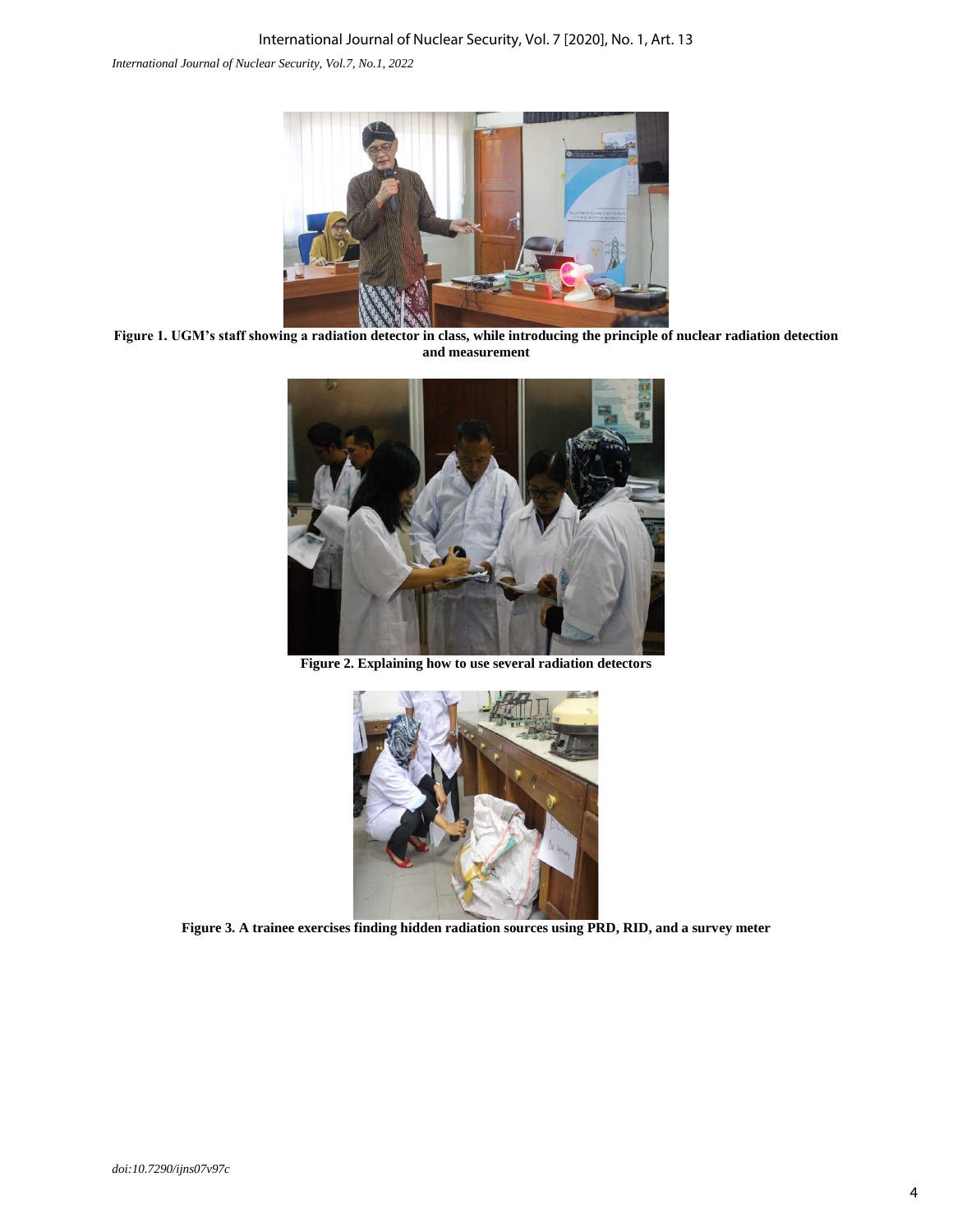*International Journal of Nuclear Security, Vol.7, No.1, 2022*



**Figure 4. A group's table-top exercise**

Pre-tests and post-tests were conducted to comprehend trainee knowledge of the materials before and after the training, as well as the benefits in conducting their duties. There were 15 questions on the test, all different topics:

- 1. the nuclear technology
- 2. the radiation
- 3. the benefits of nuclear radiation
- 4. the radiation effects
- 5. the radiation detection
- 6. the nuclear security
- 7. the nuclear emergency procedures
- 8. the institutions related to nuclear emergency
- 9. the nuclear reactor
- 10. the facilities utilized radioactive materials
- 11. the motivation of nuclear security threatening persons
- 12. the physical protection system
- 13. the detect-delay-response
- 14. the role of equipment in a physical protection system
- 15. the radioactive transport security

The trainees must judge their knowledge on the 15 questions by choosing a point from 1 to 7 without point 4 in a circulated sheet. The point represents what they know about the information. For example, trainees who did not understand anything about nuclear technology chose point 1, and those who understood very well should select point 7. Point 4 was eliminated from the options to avoid any vague answers from the trainee. It was conducted before session 1 started and after session 12 ended. The number of answers for each point was then divided by the total number of answers in each question, so the percentage for each point was obtained, shown in Table 2.

Table 2 shows that most of the trainees said they did not understand the meaning of detect-delay-response (question number 13) on the pre-test; 85% of participants chose point 1. However, they roughly understood the nuclear radiation effects (question number 4) and institutions responsible for nuclear emergency response (BAPETEN) in question number 8. It was indicated by the presence of personnel who chose point 5.

It is noticeable in Figure 5 that the majority of point levels were shifted from point 1 to point 5, which shows that their knowledge improved. It matches the differences between pre-tests and post-test results shown in Table 2, especially in question number 14 (the role of equipment in a physical protection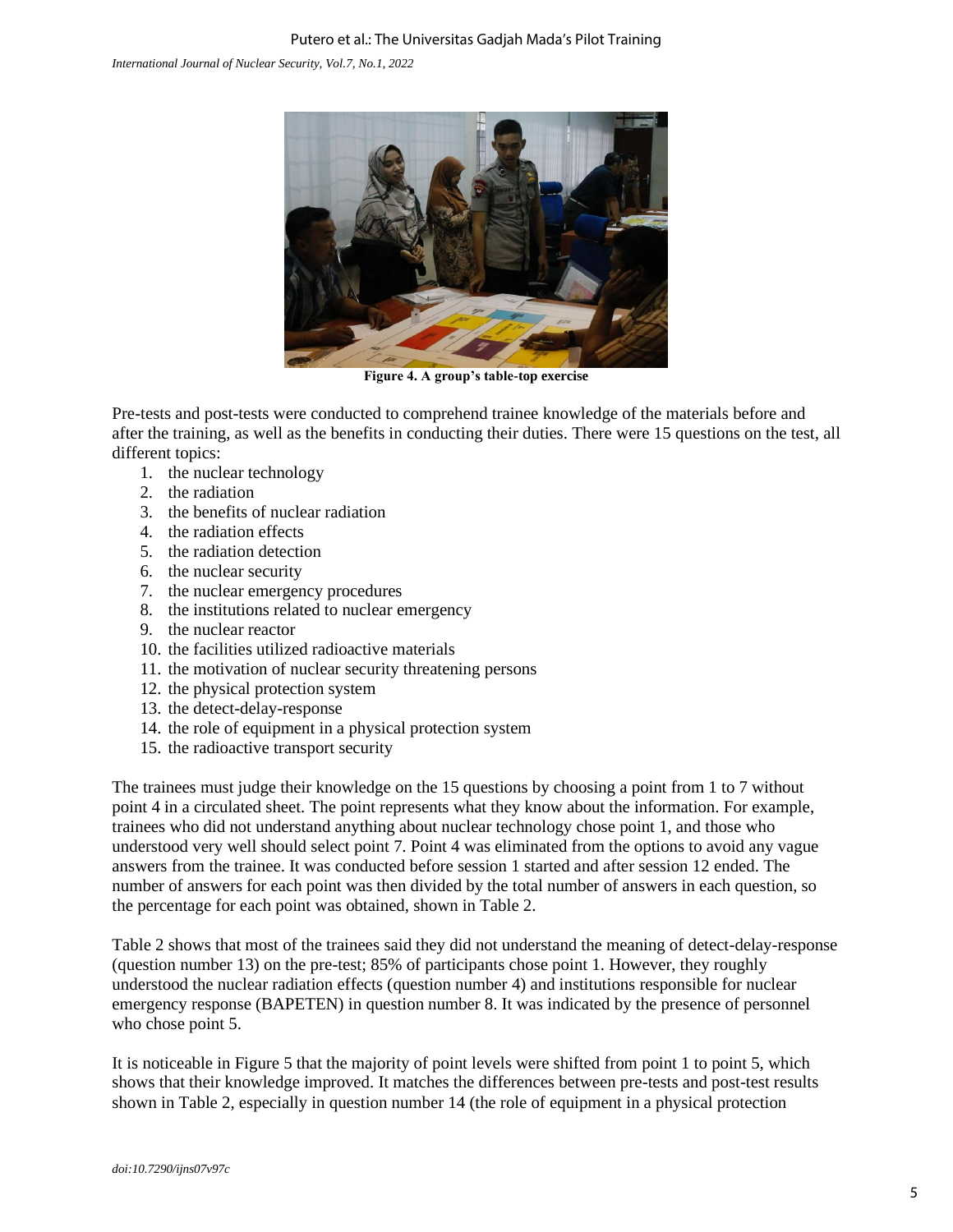system). Based on the t-test, the P-value of question number 14 is less than  $\alpha$  value (0.05), meaning there is significant different knowledge between pre-test and post-test. So, we can conclude that the training was successful and met its objective.

| <b>Ouestion's</b> | <b>Pre-test</b> |                |     |     |       |    |    | <b>Post-test</b> |     |     |     |                | <b>P-value</b>   |
|-------------------|-----------------|----------------|-----|-----|-------|----|----|------------------|-----|-----|-----|----------------|------------------|
| number            |                 | $\overline{2}$ | 3   | 5   | 6     | 7  | ш  | $\overline{2}$   | 3   | 5   | 6   | $\overline{7}$ | $(\alpha: 0.05)$ |
| 1)                | 55%             | 35%            | 10% | 0%  | 0%    | 0% | 6% | 6%               | 24% | 47% | 12% | 6%             | 0.653            |
| 2)                | 55%             | 25%            | 20% | 0%  | $0\%$ | 0% | 6% | 6%               | 18% | 53% | 12% | 6%             | 0.147            |
| 3)                | 60%             | 20%            | 20% | 0%  | 0%    | 0% | 6% | 6%               | 18% | 53% | 12% | 6%             | 0.177            |
| 4)                | 50%             | 35%            | 10% | 5%  | $0\%$ | 0% | 6% | 6%               | 24% | 35% | 24% | 6%             | 0.310            |
| 5)                | 65%             | 25%            | 10% | 0%  | 0%    | 0% | 6% | 0%               | 25% | 50% | 6%  | 13%            | 0.288            |
| 6)                | 65%             | 30%            | 5%  | 0%  | 0%    | 0% | 6% | 0%               | 24% | 53% | 12% | 6%             | 0.352            |
| 7)                | 70%             | 20%            | 10% | 0%  | 0%    | 0% | 6% | 0%               | 29% | 41% | 18% | 6%             | 0.336            |
| 8)                | 60%             | 25%            | 5%  | 10% | 0%    | 0% | 6% | 0%               | 24% | 35% | 29% | 6%             | 0.538            |
| 9)                | 65%             | 20%            | 15% | 0%  | 0%    | 0% | 6% | 0%               | 29% | 53% | 6%  | 6%             | 0.340            |
| 10)               | 60%             | 30%            | 5%  | 5%  | 0%    | 0% | 6% | 0%               | 18% | 47% | 24% | 6%             | 0.575            |
| 11)               | 65%             | 20%            | 15% | 0%  | 0%    | 0% | 6% | 6%               | 24% | 41% | 18% | 6%             | 0.173            |
| 12)               | 75%             | 15%            | 10% | 0%  | 0%    | 0% | 6% | 6%               | 18% | 53% | 12% | 6%             | 0.285            |
| 13)               | 85%             | 10%            | 5%  | 0%  | 0%    | 0% | 6% | 6%               | 18% | 59% | 6%  | 6%             | 0.371            |
| 14)               | 70%             | 30%            | 0%  | 0%  | $0\%$ | 0% | 6% | 6%               | 24% | 35% | 24% | 6%             | 0.027            |
| 15)               | 75%             | 25%            | 0%  | 0%  | 0%    | 0% | 6% | 6%               | 18% | 47% | 12% | 12%            | 0.058            |

*Table 2. Trainee understanding differences between the pre-test and post-test*



**Figure 5. Trainee understanding based on pre-tests and post-tests**

A questionnaire was given to participants for feedback regarding the quality of the materials and delivery method effectiveness. Figure 6 shows that the trainees felt that the Introduction to Nuclear Installations and Radiation Facilities material (session number 8) was the least attractive session. One reason for this could have been its unattractive traditional lecture-style delivery. A similar situation was seen in the Nuclear Security Principles and Global Cases section. This feedback is vital for the trainers to improve their methods. The participants were interested in the Radiation Detector Exercise, the Psychology for Nuclear Security section, the Introduction to Physical Protection System section, and the Table-Top Exercise. This could be because these topics are more fitting for their daily jobs. This feedback from the participants is valuable for arranging the next training.